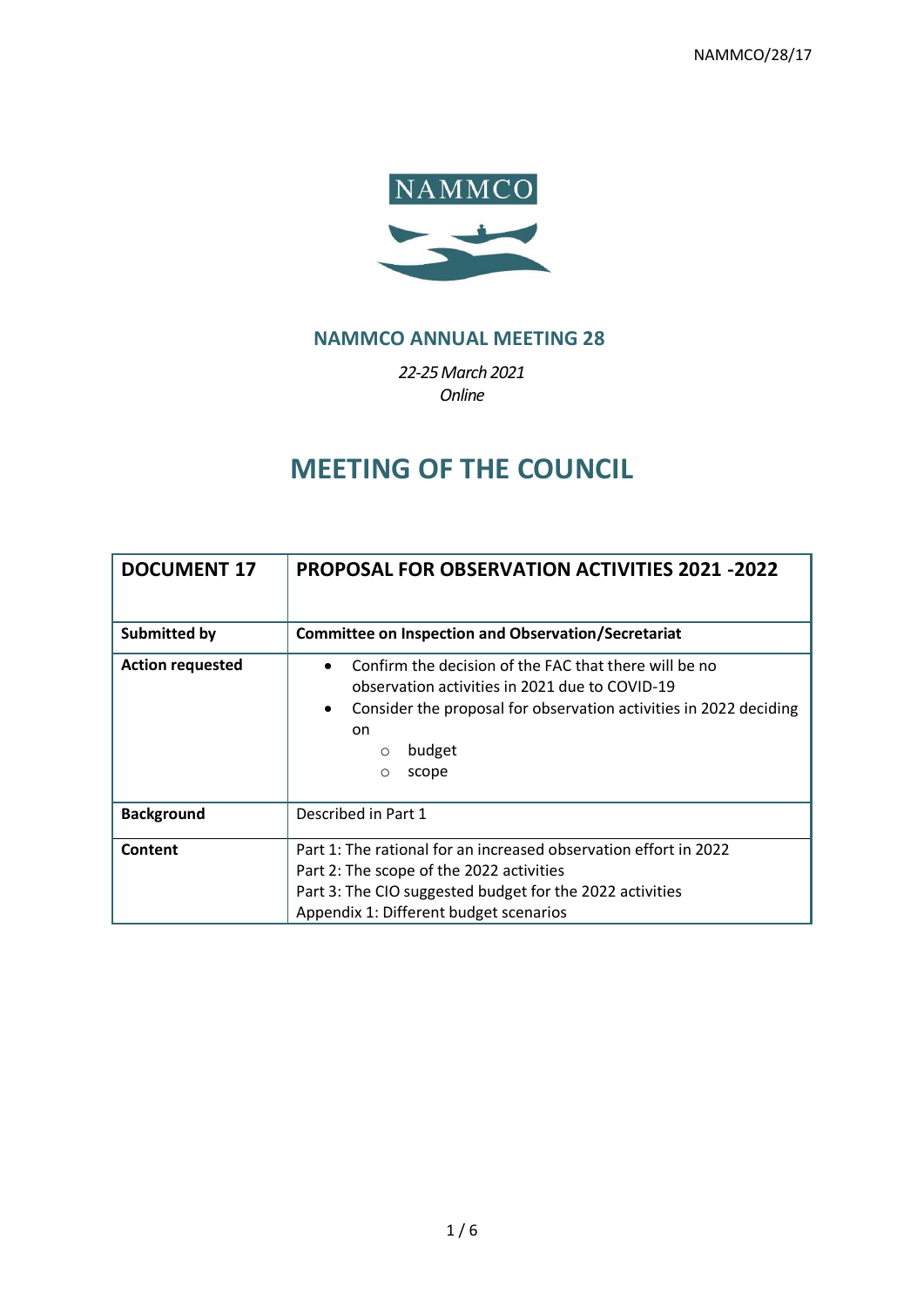# 1. **PROPOSAL FOR INCREASED OBSERVATION EFFORT IN 2022**

#### **1.1 BACKGROUND**

The Council (Council-HoD meeting March 2020) allocated NOK 300,000 for observation activities in 2021 "with the view to strengthening the implementation of the Observation Scheme. The allocation is pending the submission by CIO of a detailed plan for scope of activities and its subsequent approval of Council".

The following proposals were submitted by the CIO to the FAC meeting in October 2020:

- To cancel the observation activities in 2021 due to the COVID-19 situation and to transfer the allocated budget of NOK 300,000 for observation activities in 2021 to 2022.
- To allocate a further NOK 200,000 for observation activities in 2022, which combined with the carryover from 2021, brought the total budget available to NOK 500,000. It was argued that no observers had been active since the 2017 season, and NOK 500,000 would approximately represent the combined cost, had the observation scheme been active in the 5 years 2018–2022. For information, the average annual expenditure from all active years is NOK 129,308 (1998–2007) and NOK 109,363 for the last 10 active observation seasons (2008–2017).
- The new observation scheme approved in 2019 introduced the option of carrying over allocated budgets for observation activities from several years to enable an increased effort in one specific year.

The presented proposal for the scope of observation activities in 2022 is reiterated below, under item 2.

The FAC meeting in October 2020 agreed to cancel observation activities in 2021 due to Covid-19 and discussed the proposal for increasing the 2022 budget. The FAC asked the CIO to return with additional information on the added value that the increase of NOK 200,000 would have on the observation activities proposed for 2022.

#### **1.2 HOW TO MEASURE THE VALUE OF AN OBSERVATION SCHEME**

The provisions of the Observation Scheme define the purpose as collecting reliable information on all kinds of hunting activities. From this it follows that the more reliable the information collected is, the greater value it holds for NAMMCO. Information is primarily obtained through contracting observers to go to certain areas and observe certain hunts, and by the CIO reviewing national legislation.

In previous years, the scope of observations was mostly chosen based on a principle of rotation between member countries and hunts. Within the new Observation Scheme, the CIO has identified the following additional criteria for deciding the observation focus in a year:

- Hunting level
- Hunts not covered by national inspectors
- Hunts for which the SC or CHM request data (e.g., on struck and lost)
- Maximising the effort to reach the objectives of the Scheme by allocating money from several years into one year.

Hunts that are not a priority:

- Small scale hunts occurring infrequently and in remote areas
- Hunts not practically feasible for observation due to specific hunting methods or other aspects

With the scope defined, maximising the outcome for the allocated budget first and foremost requires identifying the locations and times of year that give the highest probability of successfully observing the chosen hunts, based on catch data from previous years.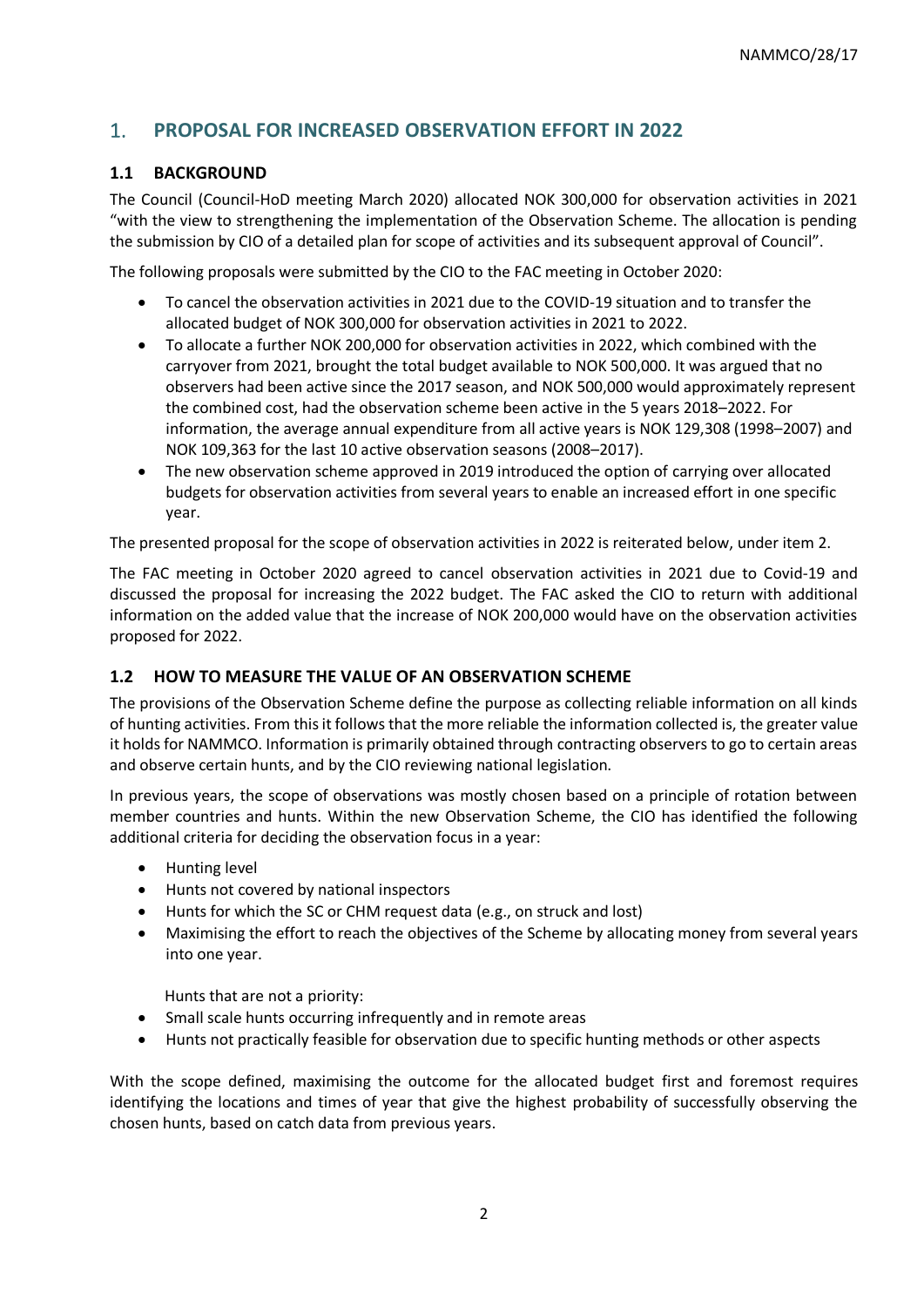#### **1.2.1 Financial aspects**

The cost of the Observation Scheme has two main drivers: the number of observers and the duration of their assignments.

For the sake of simplicity, one may divide the observation budget into the following expense categories:

- Costs that vary with the number of observers but are independent of the duration of the assignment (i.e. travel costs to and from and internally in the country of focus, cost of insurance and equipment)
- Costs that vary with the duration of the assignment and increase per contract day (i.e. honoraria, per diem and accommodation costs)

A multitude of combinations may be used to optimise and maximise the allocated budget for observation activities (see appendix 1). Generally speaking, it is most cost-efficient to have fewer observers undertaking longer assignments. The relationship between budget and provided observation days is, however, not linear. An increased budget can increase the observation effort measured in days of observation, but this is not automatically the case because both the costs that are dependent and independent of the assignment duration (as outlined above) need to be considered. For example:

Looking at maximising the number of observations days achieved for an allocated budget, 1 observer contracted for 5 weeks (option 2, appendix 1) gives a greater return than 2 observers for a total of 6 weeks (option 3). This is due to less travel time and less travel, insurance and equipment expenses. When compared with the original budget of NOK 300,000, option 8 gives 5 observation days less for a NOK 28,000 increase in the budget. Option 11 gives 16 extra observation days for a budget increase of NOK 100,000.

When considering the possible combinations, it is important to note that experience has shown that contracting observers to work for more than 4-5 weeks might be difficult.

Another aspect to consider is the possibility of creating opportunities for observing several hunts in one location or one hunt in several locations. This can potentially increase the probability of observing hunts during a contract period. Added value for the Observation Scheme of a higher budget

As shown in appendix 1, a higher budget can lead to a higher observation effort measured in days of observation given an optimal combination of number of observers and length of time each observer is contracted for. A higher observation effort means that more hunting events can be observed, and more information can be collected. When more information is collected, more robust and reliable conclusions can be drawn from the observation scheme to inform management.

The possibility of deploying more than one observer also creates the possibility that observation can take place at different locations and at different times, which enhances the probability of observing several hunts.

Currently the pool of available observers consists of 16 persons. Using the principle of rotation among the observers, contracting one observer each season means that most of the observers will be "sleeping partners" with a need for renewed training courses before going into the field. Also not being called to serve may be counterproductive to maintaining their interest in NAMMCO and their willingness to offer their services. Increasing the likelihood of being called upon to serve arguably helps maintain the motivation and interest of the observers to be part of the pool.

### **1.2.2 Added value for NAMMCO of a higher observation effort**

NAMMCO has always taken a certain pride in the fact that the organisation is the only one with a functioning international observation scheme for marine mammal hunts with observers active every season.

In 2022, 4 years will have passed without active observers, and a new observation scheme has been in place since 2019. Allocating a substantial amount of money for the 2022 season would signal that NAMMCO continues to support the scheme, and that it is of high importance to its members. It also indicates that the organisation continues to invest in the scheme at the same level and without reduction.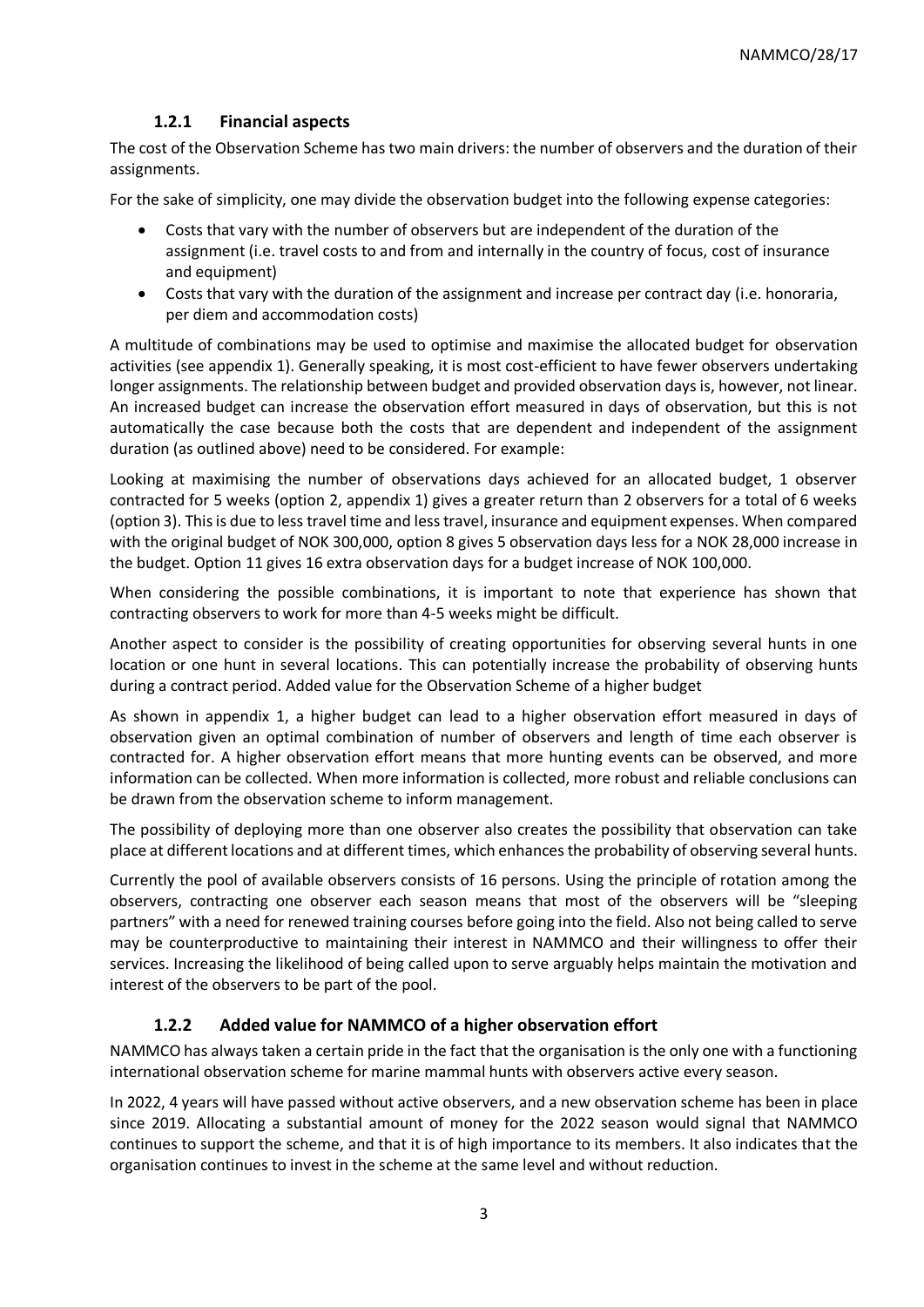A significant amount of resources have been invested in defining the new Scheme. Making a major allocation and effort in the first year of resuming observations sends a strong signal to the international community that NAMMCO is committed to ensuring that the hunts taking place within its area are sustainable and responsible and that observation activities have an important role in monitoring this.

# 2. **PROPOSAL FOR 2022 SCOPE AS PRESENTED TO FAC**

### **2.1 BACKGROUND**

The purpose of the Observation Scheme is to collect reliable information on all kinds of hunting activities in the NAMMCO Member Countries, with the objectives to

- a) provide a mechanism for NAMMCO to oversee whether recommendations made by NAMMCO are implemented and national regulations are adhered to
- b) provide a foundation for the member states to evaluate whether a recommendation is serving its purpose or not
- c) contribute to the improvement of the national regulation of hunting activities in the Member Countries

One of the tools available for meeting the objectives is the appointment of observers to observe hunting and inspection activities in member countries.

For 2021 Greenland is the focus of the observation activities. The selected species and hunts are quota restricted and governed by national regulations arising from recommendations arriving from NAMMCO<sup>1</sup>. The species have not previously been the focus of observation activities. The specific hunts are carried out by a method identified as of concern by NAMMCO due to relatively long time to deaths. They also represent hunts where the Scientific Committee has expressed a desire to get more information on struck and lost, especially on how to obtain good reliable information. Currently the estimated struck and lost numbers used in NAMMCO advice range from 10% to 30% depending on hunt and time of year.

Once the scope has been approved by Council, the Secretariat (in co-operation with the authorities in Greenland) will develop a specific plan for the observation activities. In line with the proposed guidelines, the detailed plan of observation activities will only be known to the authorities in the relevant member countries and the Secretariat.

### **2.2 PROPOSED SCOPE**

Walrus, narwhal and beluga hunts in West Greenland carried out with rifles and handheld harpoons from dinghies/small boats.

### **2.2.1 Species and hunting methods**

All three targeted species are hunted in West Greenland whereas only walrus and narwhal are hunted in East Greenland.

The East Greenland catches are few compared to West Greenland. For walrus, the average reported catches of the last six years (2015-2020) have been 5% of a total of 693 animals and 17 % of a total of 2,463 narwhals.

1

Executive Order:

- No 3 of 27 January 2017 on protection and hunting of beluga and narwhal
- No 20 of 27 October 2006 on protection and hunting of walrus

Parliamentary Act No 12 of 29 October 1999 on hunting amended in No 1 of 16 May 2008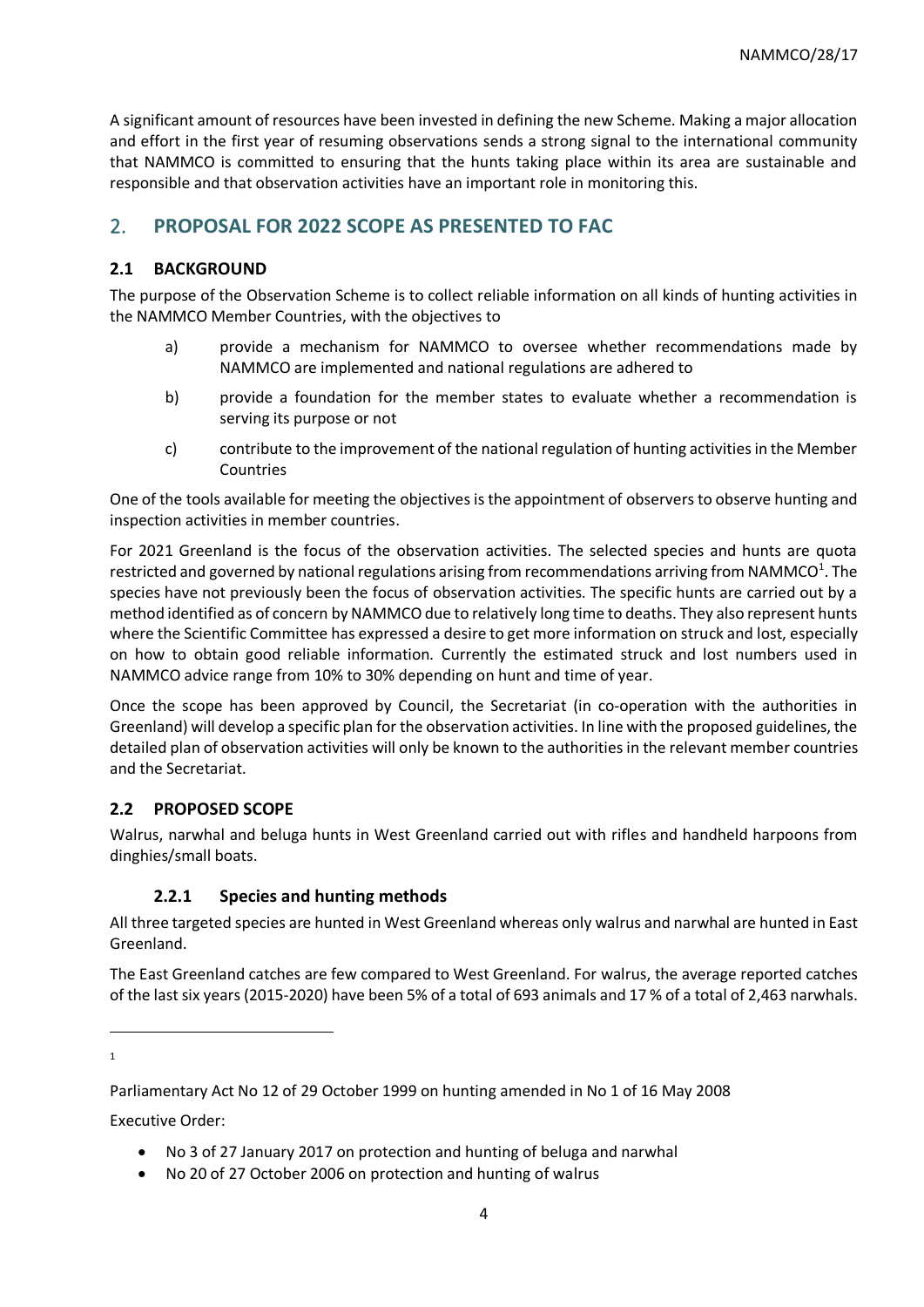Also, the narwhal quotas for 2021 have been reduced significantly. The proposal is therefore to focus on West Greenland to utilise the observer resources most efficiently.

The targeted hunting method, rifle with handheld harpoon, has been identified by NAMMCO as a method of concern given the reported relatively longer times to death and the lack of reliable struck and lost information.

Belugas and narwhals in West Greenland are also hunted by netting or from kayaks with handheld harpoons (no rifles allowed). However, these hunts are considered less optimal to observe because:

- Netting is only allowed in Qaanaaq in North Greenland during the dark winter months. Struck and lost is not considered an issue as it is anticipated that all animals are retrieved dead or alive. Should an animal escape the net, it is assumed to be unharmed and alive.
- Hunting from kayaks takes place in Qaanaaq, Upernavik and Uummannaq (all north of Disco Bay). Compared to the rifle hunt there is no noise from a motor and the hunters get closer to the animals and due to the method (harpooned first), there are few struck and lost incidents. The hunt is not recommended for observation from a safety perspective, as it would require observation from a kayak. Also, few animals are taken per hunting trip.

#### **2.2.2 Areas and time periods**

It is nearly impossible to find one location and period that coincides for all three hunts. The proposal for locations and timing are informed by reported catch statistics from previous years (2015-2020).

The following locations, time of year and hunts have been identified as priorities:

- Sisimiut in March April: Beluga
- Sisimiut in March April: Walrus
- Upernavik in April May: Narwhal
- Uummannaq in October November: Narwhal
- Upernavik in in October November: Beluga

#### 2.2.2.1 Walrus:

Current West Greenland management areas/populations and permitted hunting periods:

West Greenland winter population, from 66° N (south edge of the mouth of Søndre Strømfjord) and 70° 30 'N (northwest tip of Hare Island), hunting allowed March 1 to April 30, both days inclusive.

Northwest Greenland stock, areas north of 70°30'N (northwest tip of Hare Island), hunting allowed October 1 to June 30, both days inclusive.

Chosen management area and time:

• West Greenland stock: Sisimiut in March and April.

The last 3 years Sisimiut has recorded increasing numbers of catches. In the 3-year period 2015-2017, a total of 60 walruses were caught in Sisimiut. 24 walruses in 2015, 20 walruses in 2016 and 16 in 2017. For this period, the average number of annual catches was 20. During the following 3-year period 2018-2020, a total of 80 walruses were caught in Sisimiut, 28 walruses in 2018 and 26 walruses in both 2019 and 2020. For this period, the average number of annual catches was 26.7. This is an increase of 34%.

#### 2.2.2.2 Narwhal:

Hunting permitted: 1 January to 31 December

Current West Greenland and Disko Bay management areas:

• 1) Etah 2) Inglefield Breeding (Qaanaaq), 3) Melville Bay 4) Uummannaq and 5) Inglefield Bredning (Disko Bay – West Greenland)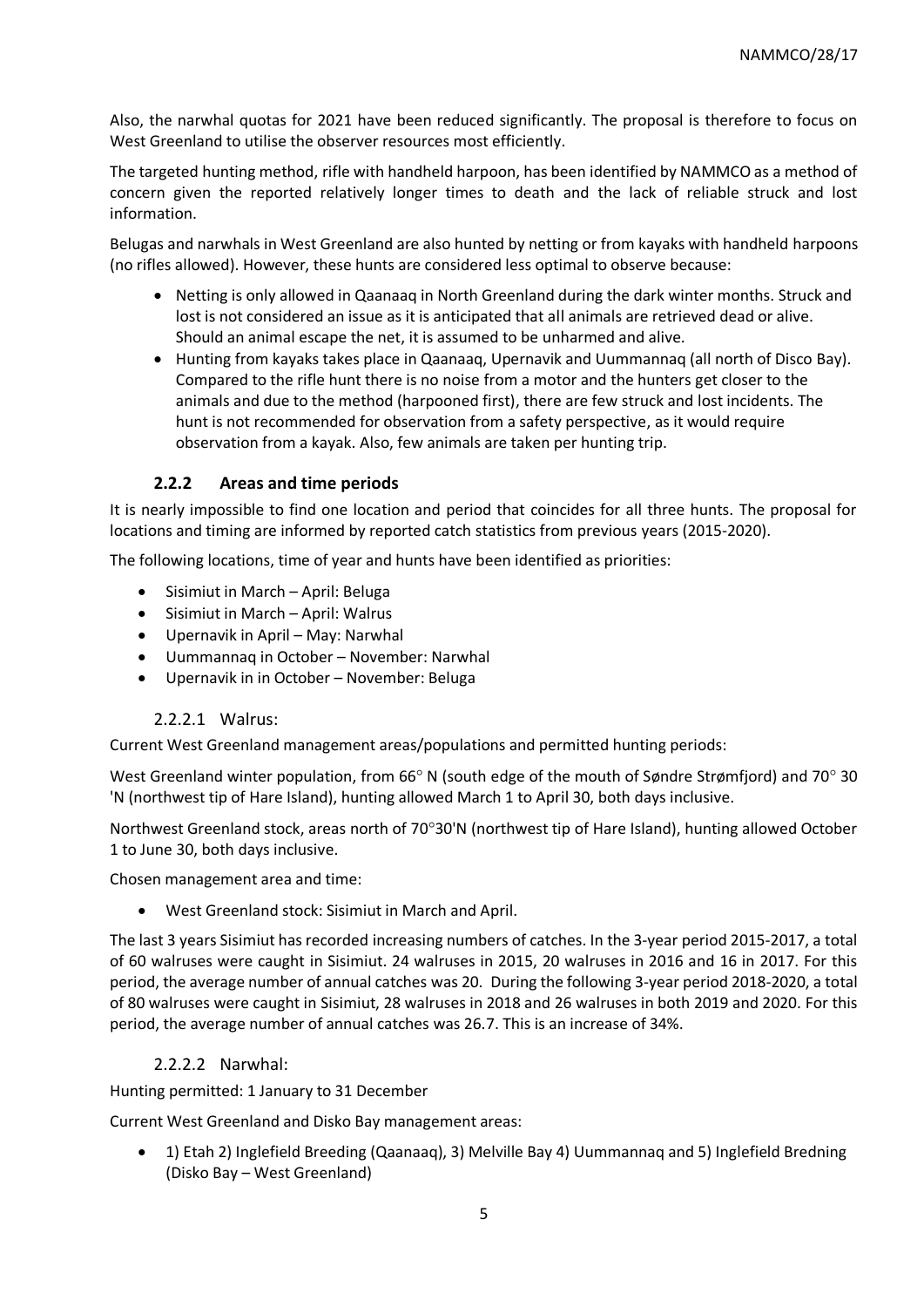Chosen management areas and time: Upernavik during April - May and Uummannaq during October - November

The average number of annual catches for the period 2015-2020 was approximately 61 animals in Upernavik and approximately 96 animals in Uummannaq.

#### 2.2.2.3 Beluga:

Hunting permitted: 1 January to 31 December

Current management areas: Qaanaaq and West Greenland.

Chosen management areas and time: Upernavik during October and Sisimiut during March-April

The average number of annual catches for the period 2015 – 2020 was 51 in Upernavik and 11 in Sisimiut.

#### 3. **BUDGET**

With reference to appendix 1, option 12, representing NOK 431,000, is recommended.